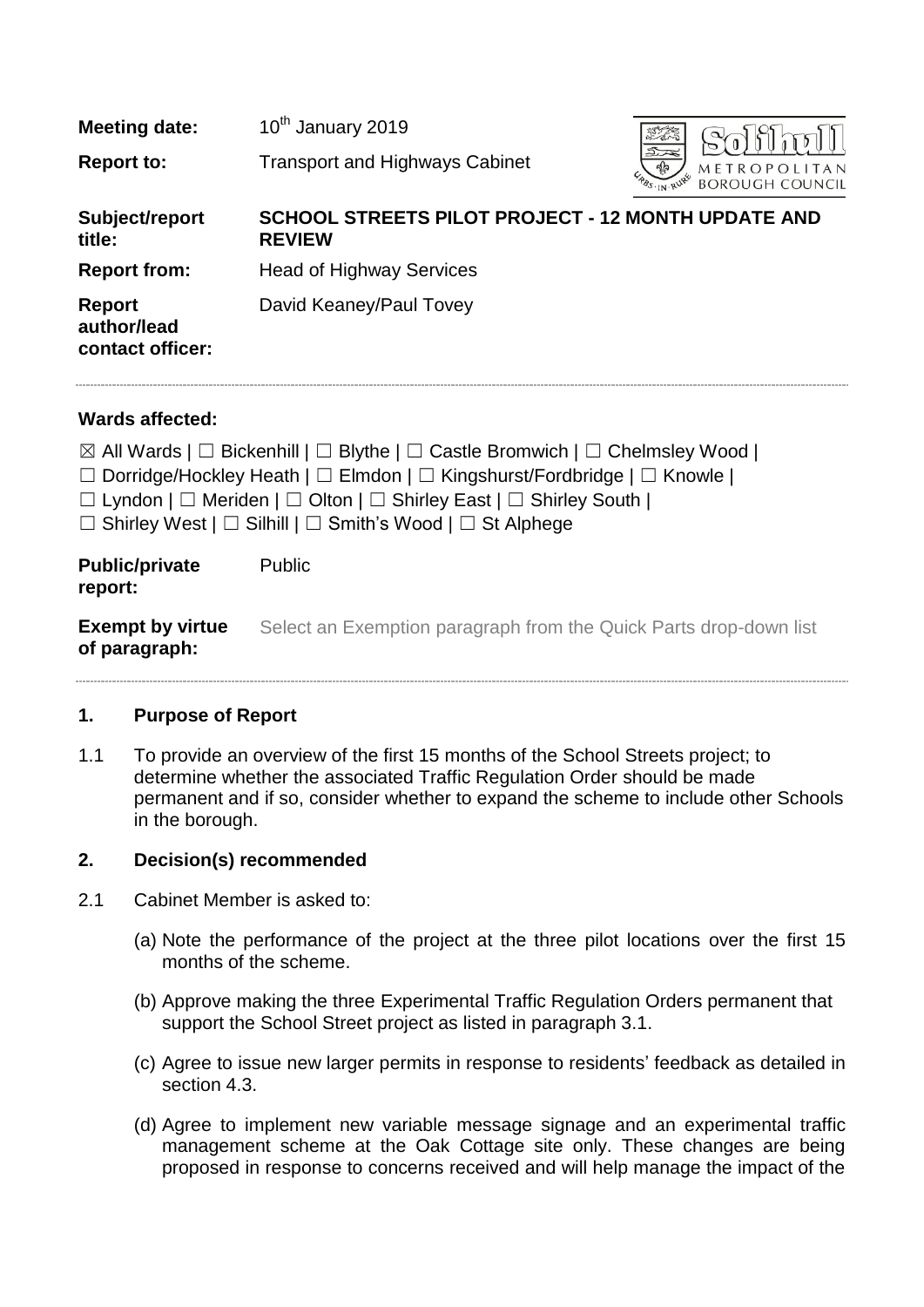scheme during school holidays and to deter traffic travelling through the Oak Cottage zone as detailed in section 5.9 below.

- (e) Agree to investigate the expansion of the School Streets project to cover some of the schools identified in paragraph 4.7 in preparation for the new School year starting September 2019, and
- (f) Agree to receive a further report in June 2019, to continue monitoring the performance of the School Streets project and to approve which, if any, locations should be progressed as part of phase two.

#### **3. What is the issue?**

- 3.1 In September 2017 the Council launched an innovative project known as Solihull School Streets at the three Schools listed below:
	- (a) Haslucks Green Junior School
	- (b) Marston Green Infant Academy
	- (c) Oak Cottage Primary School
- 3.2 Through the scheme most traffic has been prohibited from entering selected road/s leading to the three pilot schools during drop-off and pick-up periods. The intention being to create a safer, more pleasant environment which encourages active travel to school, and in consequence, reduces congestion and improves air quality in the area and overall contributes towards the Council's improving health and wellbeing priority.
- 3.3 The restrictions have been imposed by virtue of an Experimental Traffic Regulation Order which introduced a Prohibition of Motor Vehicles, applicable Monday to Friday during school pick-up and drop-off times, with exemptions for permit holders. Permits have been issued to residents living on roads affected by the Order, with a limited number also allocated to the three schools and other stakeholders, as deemed appropriate by the project team.
- 3.4 The project also introduced a 20mph speed limit throughout the 'School Streets' area effective at all times to promote road safety for all road users, and in particular for pedestrians and cyclists.
- 3.5 Initially introduced as a pilot lasting up to 18 months, this project has now been in operation for just over 15 months and as a result a decision now needs to be made as to whether the project should be made permanent or revoked.
- 3.6 This report follows on from a 6 month update presented to the decision-making session in June 2018. That report considered the scheme's initial findings and included the results from the statutory consultation process alongside feedback from parents, residents and an analysis of traffic data.
- 3.7 This process concluded that the project was generally well supported and has the potential to achieve its objectives. 70% of residents responded favourably, however there was less support from parents, for whom the scheme has the greatest impact. Where specific issues have been raised, the team has and will continue to work with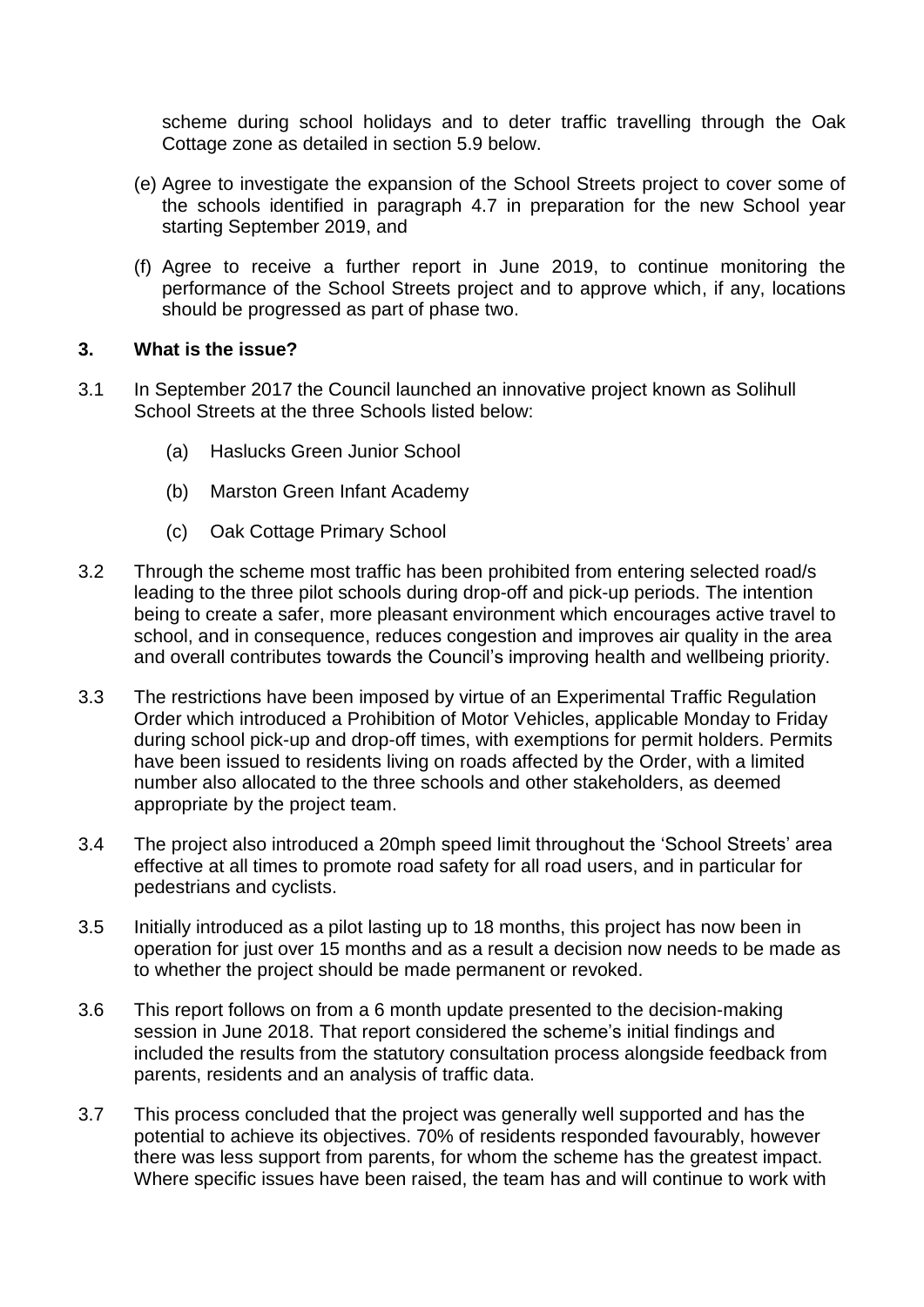parents and residents on a case by case basis to assist them, for example, with cases of ill health or disability, through the permit system.

- 3.8 A full summary of parent and resident feedback can be found in appendix A and B of the June 2018 report.
- 3.9 Recently, doorstep surveys of residents and hands-up counts within the three schools have confirmed that the results of the 6 month review remain relevant and illustrate a general support and acceptance for the objectives of the project with 90% of residents surveyed supporting the continuation of the scheme. *Appendix A* of this report provides a summary of the most recent survey data collected.
- 3.10 Whilst the scheme is supported, feedback identified three key issues/concerns which were also highlighted as part of the 6 month review. Since that time Officers have attempted to mitigate and address these concerns, it is however recognised that the following issues remain areas of concern:
	- (a) **Lack of Enforcement** including contravention of the Prohibition of Driving restrictions and exceeding the 20 mph speed limit.
	- (b) **Permit Management** including size, visibility and distribution of permits.
	- (c) **Impact of restriction on accessibility** including the impact on both parents and residents.

## **4. What options have been considered and what is the evidence telling us about them?**

4.1 Through the introduction of this scheme a positive reduction in the number of vehicles driving into the restricted school streets during the start and end of the school day can now be seen. There is a significant improvement at all three locations, but there is not 100% compliance. Traffic Surveys undertaken as part of the 6 month review showed a positive reduction in traffic volume of between 35% to 54% across the three sites. Further traffic surveys have now been commissioned to understand the current position and an update on this matter will be provided at the meeting. Whilst this data points to some positive trends in travel behaviour, it is apparent that a number of challenges remain, and that these continue to pose a risk to the success and reputation of the scheme.

#### 4.2 **Lack of Enforcement**

- 4.2.1 Enforcement of the Prohibition of Driving restrictions and the 20 mph speed limit is the responsibility of the Police. Whilst, as partners they were engaged at the inception of the scheme, it is recognised that their resourcing priorities mean that, since its launch, the scheme has seen only very limited ad-hoc enforcement as resources allowed.
- 4.2.2 This lack of enforcement has consistently been raised by the local community, and has created a situation where some motorists continue to drive along the School Streets whilst the restriction is in force.
- 4.2.3 Over a third of all responses received through our initial consultation exercise highlighted enforcement of the scheme as their main concern.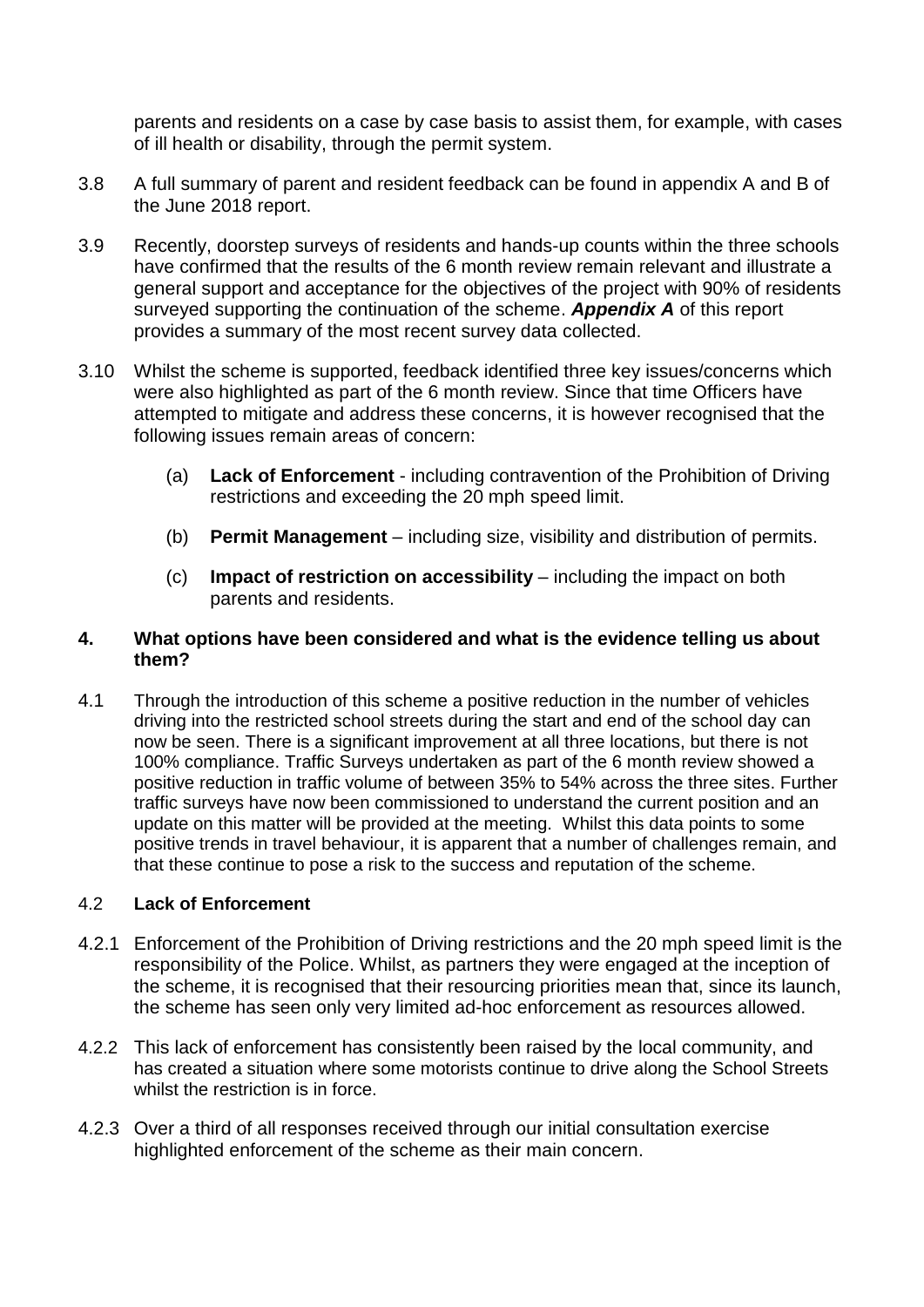- 4.2.4 Whilst many motorists do adhere to the restrictions when in force, which is highlighted by prominent signage at the entrance/s of the restricted streets, the greatest long term risk to the scheme undoubtedly comes from a lack of enforcement, as this is likely to lead to increased non-compliance and unfortunately, devalue what has the potential to be a very positive initiative.
- 4.2.5 It is considered that occasional enforcement (1 to 2 visits a month) by the police would be sufficient to improve compliance by ensuring that drivers are aware that contravention of the restriction is being monitored and may result in prosecution.
- 4.2.6 Unfortunately, Local Traffic Authorities, outside the London area, are not permitted by the Department for Transport to enforce this type of restriction. Recognising this, the Department for Transport has been lobbied to consider changing the powers. At the time of drafting this report a response had not been received. An update on this matter will be provided at the meeting.
- 4.2.7 In the short term, Officers will continue to seek support from the Police and encourage more regular enforcement of the restriction and will continue to undertake advisory operations on site utilising our staff to advise and educate drivers on the benefits and requirements of the restriction.
- 4.2.8 To support the project's objectives, Officers will also engage with the three schools to send out reminders to parents and will also continue to deploy the mobile speed visor signs in the streets to encourage compliance with the 20 mph speed limit.

#### 4.3 **Permit Management**

- 4.3.1 Concerns continue to be expressed by residents around the management and visibility of the current permit system. The initial permit process was selected for its ease of application and management with 2 permits being issued to all residents living within the zone and additional permits available on request. Permits were also made available to the School/nurseries within the zone for the use of staff as appropriate. In addition, permits have been allocated on a case by case basis to residents or parents with specific medical needs. Permits are also available to new residents moving into the zone on request.
- 4.3.2 The current permits are considered to be too small and inconspicuous when on display in an exempt vehicle. To resolve these concerns and help improve compliance it is proposed to reissue new larger permits at the start of the spring term. The new permits will be approximately twice the size and feature a revised layout and brighter colouring with space for residents to add a registration number to limit reuse/circulation. This new permit will both aid enforcement of the scheme by the Police as well as encourage self-monitoring by residents.

#### 4.4 **Impact on residents and parents**

4.4.1 The impact on residents and parents of the scheme was considered in detail as part of the 6 month review. The findings and recommendations made as part of that report are still relevant and as such it is not intended to revisit this matter in further detail as part of this report. The feedback received from residents and parents, since the 6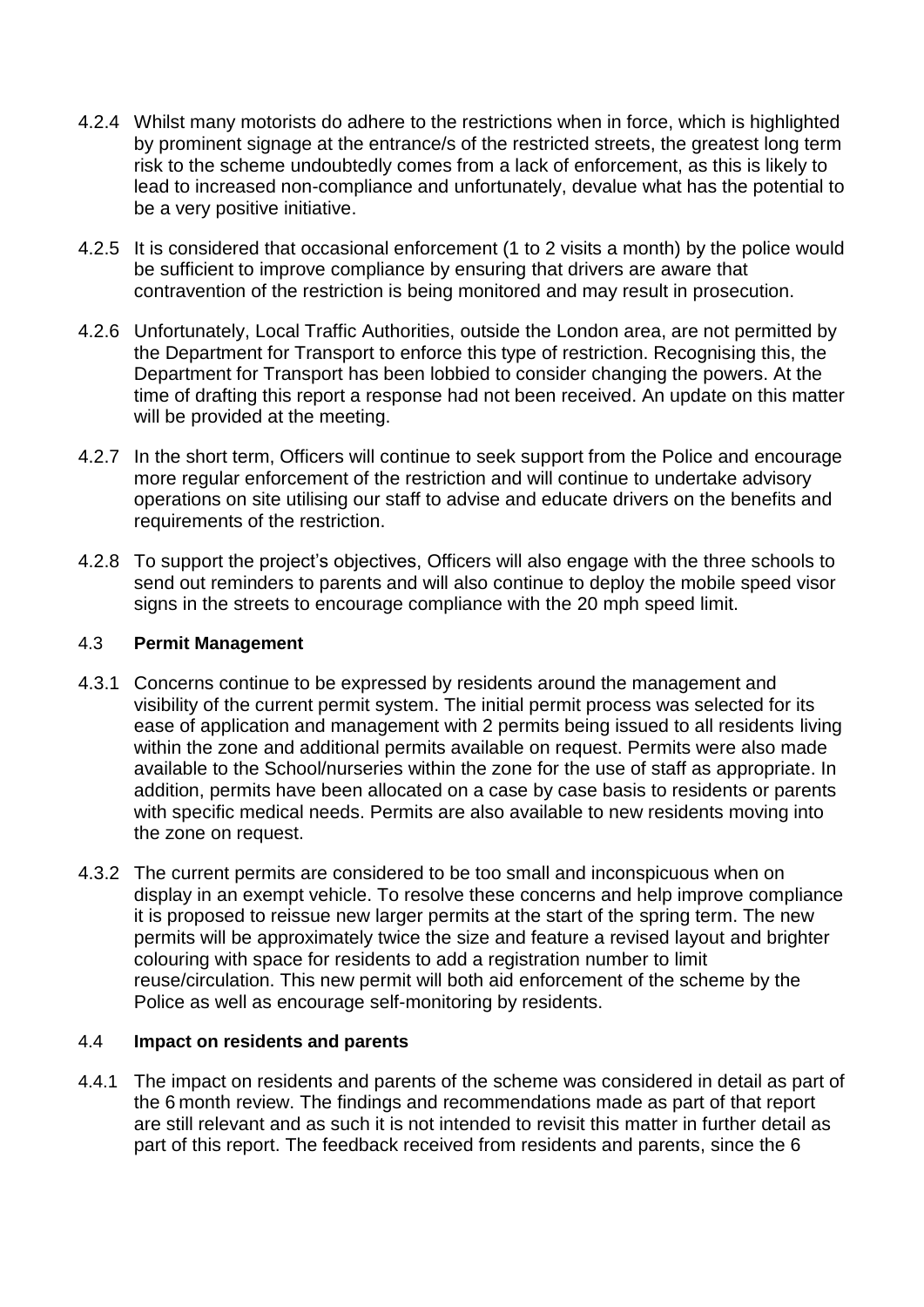month review, has been consistent with the concerns previously raised and considered.

- 4.4.2 Whilst it is acknowledged that the scheme has different impacts on different people depending on their individual circumstances, overall the scheme is of benefit to the community as a whole.
- 4.4.3 One issue of concern raised by residents relates to the year round operation of the scheme, including during school holidays. The original intention of the project was to apply the restrictions only during school term time; unfortunately the associated variable signs were not approved by the Department for Transport so this option was not progressed. This concern really only applies to the Oak Cottage zone and whilst not desirable, it is practical to replace the signs with a new type of sign that could be manually opened and closed at the start and end of every school holiday period to allow motorists to travel through the zone. This option would also be appropriate on special days such as Polling Days when the wider community needs access to their local polling station which is at the school. Once the signs are effectively covered over, the Prohibition of Driving restriction would be rendered unenforceable. The speed limit would not be affected.
- 4.4.4 There would be an initial small capital cost to replace the signs, in the region of £3,000, which could be funded from the Community Liveability Allocation in the Local Transport Plan. There would also be a small on-going revenue cost to open and close the signs, and this could be funded from existing revenue budgets. If approved this option would overcome the concerns expressed by the local community.

## **Phase 2 – Expansion of the School Streets Project**

- 4.5 The three pilot sites have demonstrated that the concept of School Streets can have a positive impact and facilitate changes in travel behaviour and traffic management associated with the "school run". If approved to make the scheme permanent, consideration will need to be given as to whether the scheme is expanded and rolled out to cover additional suitable locations across the borough.
- 4.6 The pilot project has demonstrated that the concept of School Streets in most suited to locations where the restriction can be to a greater extent self-enforcing. As a result, in addition to those factors considered when selecting the pilot sites, it is recommended that following site characteristics should be prioritised:
	- (a) Locations with a single point of access and/or which are not used by through traffic.
	- (b) Locations covering a smaller physically extent, so as to minimise residential traffic and to minimise walking distances for parents.
	- (c) Locations with a suitable alternative facility to minimise disruption caused by displacement parking and to aid parents getting to school.
- 4.7 Officers having reviewed potentially suitable locations from across the borough have identified the following sites which could benefit from the introduction of the School Streets concept: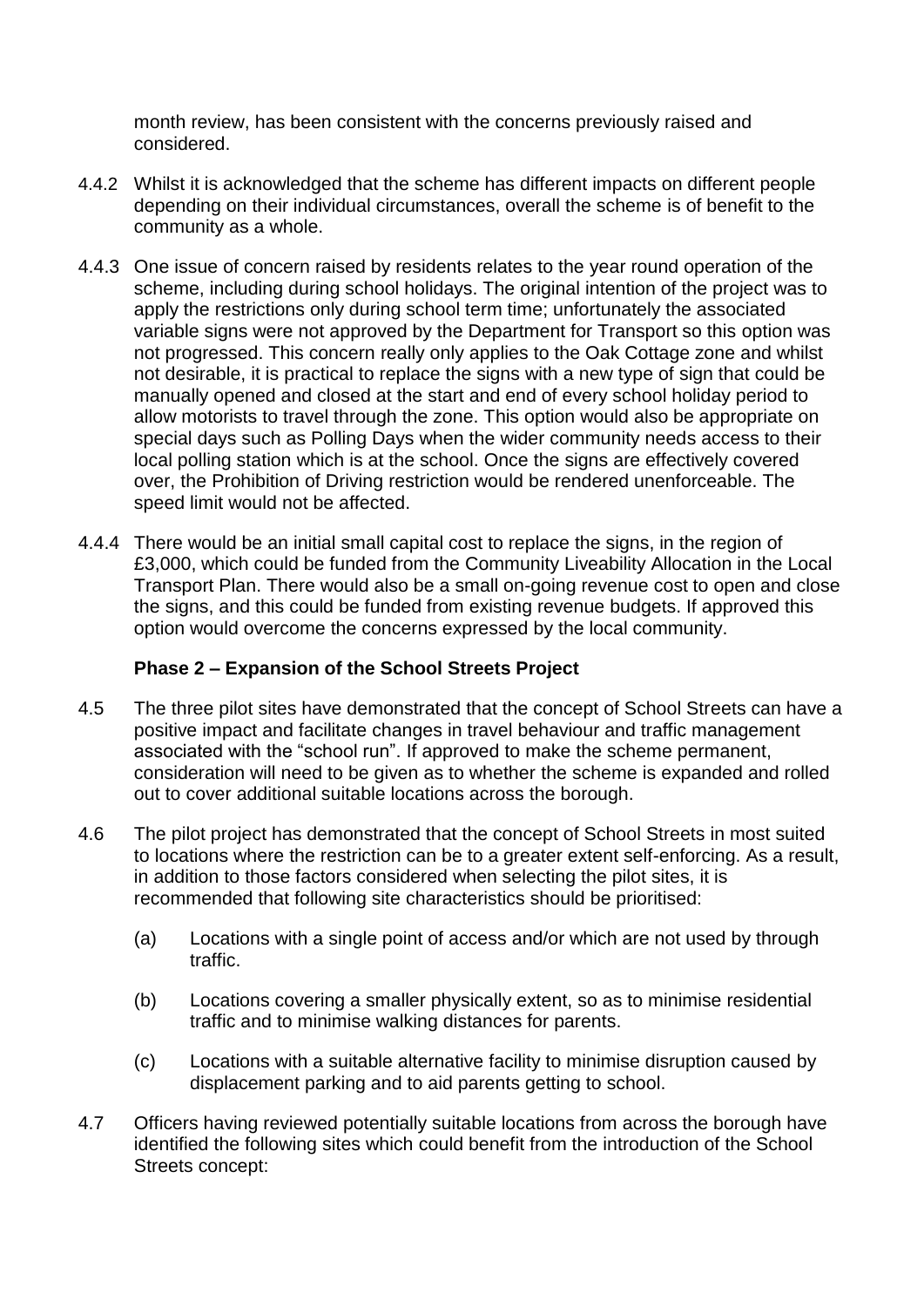- 1. Castle Bromwich Junior School at Bentley Road.
- 2. Tudor Grange, St James Primary School at Halifax Road and Danbury Road.
- 3. Dickens Heath Primary School at Three Acres Lane.
- 4. St Andrews Primary School at Windrush Close.
- 5. Burman Infant school at Velsheda Road (part).
- 6. Yew Tree Primary School at Wherretts Well Land and Lugtrout Lane (part).
- 7. Yorkswood Primary School at Kingshurst Way between Yorks Wood Drive and Stonebridge Crescent.
- 8. Marston Green Junior School at Wayside.
- 4.8 It is proposed that, subject to the decision at this session, further investigation, including consulting the schools identified is undertaken to explore the appetite and feasibility of introducing a viable scheme at these locations. The sites would then be prioritised and reported back to the cabinet member in June 2019 with recommendations for phase 2 priorities.

## **5. Reasons for recommending preferred option**

- 5.1 At both Haslucks Green Junior School and Marston Green Infant Academy the restricted zones are based around a cul-de-sac road layout which limits the scale and impact of non-compliance caused by through traffic. The relatively short nature of both zones also naturally encourages compliance with the new 20mph speed limit introduced through the scheme.
- 5.2 At these locations alternative parking provision was identified at the start of the scheme which has minimised the impact of displacement parking on surrounding roads and it is suggested that this type of location, in terms of layout and size is naturally suited to the successfully deployment of a School Streets initiative as they promote self-enforcement.
- 5.3 At both locations the scheme is well supported by local residents and compliance by parents is generally good. There does however remain a recurring frustration over a lack of enforcement, with residents keen to see high levels of consistent compliance achieved.
- 5.4 Whilst this is unlikely to be feasible in the short term, it is considered that the scheme adds value to both locations and should therefore be made permanent.
- 5.5 The Oak Cottage School Street zone varies from the two locations detailed above in that it covers a much wider area and includes interconnecting roads which are subject to through traffic including rat running during peak periods.
- 5.6 As a result it is acknowledged that Oak Cottage faces its own unique challenges that make effective enforcement and compliance of the scheme more critical to its success than arguably the other two sites.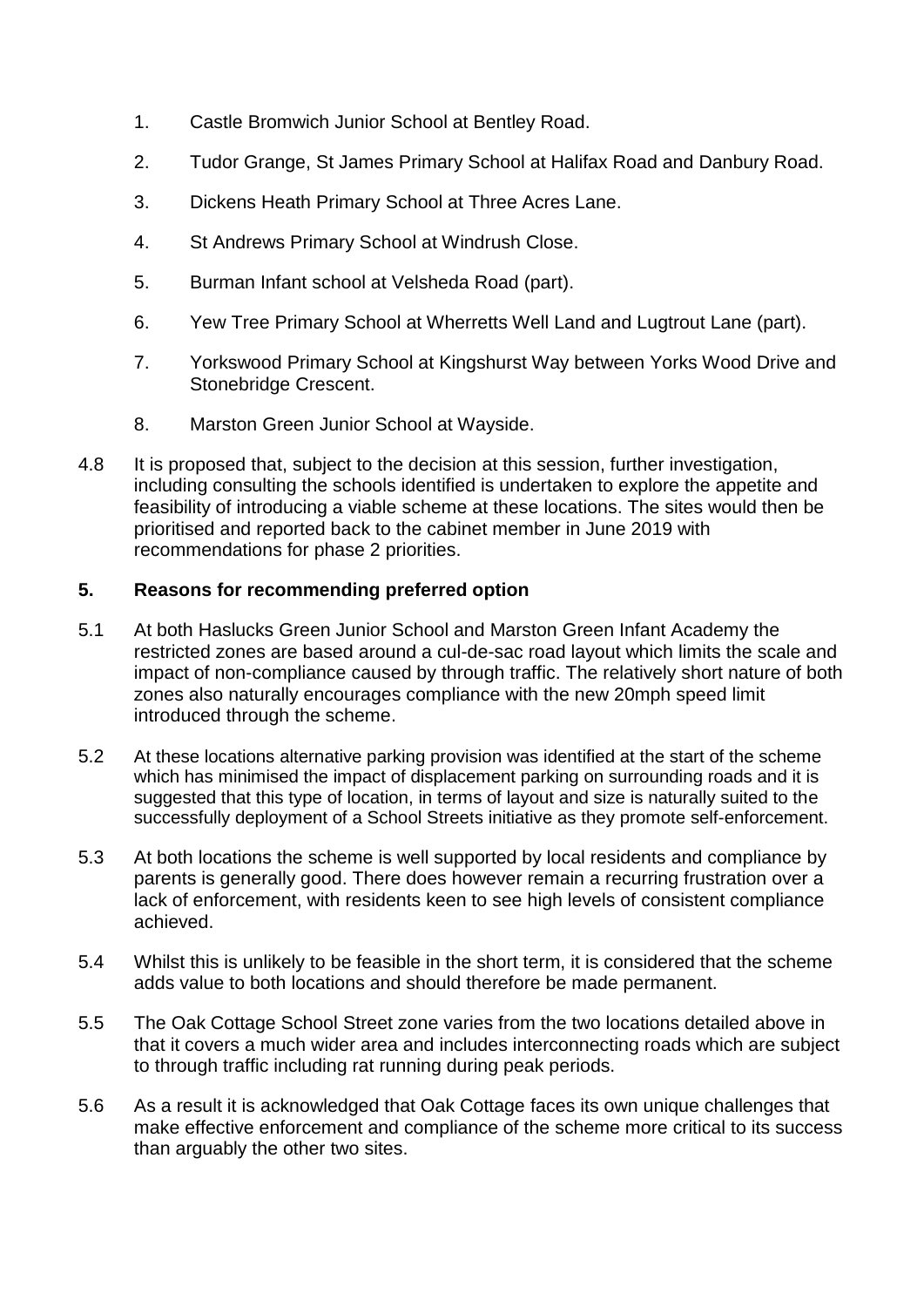- 5.7 Whilst Oak Cottage is covered by a larger School Streets zone, the number of parents adhering to the restriction and walking to school is again very positive. Officers were unable to identify a suitable alternative location for parents to park and as a result concerns over possible displacement parking were raised at the schemes launch. These concerns have not been realised and whilst there has been some minor displacement the overall impact has been minimal. Oak Cottage was initially selected as a result of the high number of pupils living within a 1 mile radius of the school and it appears likely that many are now making the whole journey on foot which is a benefit to them and will minimise displacement parking.
- 5.8 Concerns from residents and parents regarding non-compliance, speeding and temporary footway parking by vehicles servicing (loading and unloading) properties within the restricted zone continue to be the main issues raised.
- 5.9 Whilst our ability of control footway parking associated with loading and unloading as part of this initiative is limited, it is recognised that there is a need to further control the volumes and speed of through traffic at Oak Cottage in order to aid scheme compliance. To this end it is recommended that a temporary trial of a revised road layout at Bryanston Road at its junction with Cheltondale Road and potentially further supporting measures on Greswolde Road should be trialled to understand their impact and potential benefit in aiding traffic speed and management in this area. It is therefore proposed that in consultation with Local Ward Members, revised temporary road layout options are developed and if appropriate subsequently trialled using the Authorities Experimental Traffic Regulation Order powers.
- 5.10 Whilst Oak Cottage does continue to provide the greatest challenges in terms of scheme compliance it is still considered to add value to the local area. When combined with the potential improvements proposed through changes to road layout, to permit size, and signage it is suggested that the benefits of the scheme outweigh any perceived shortcomings and it should as a result be made permanent.

#### **6. Implications and Considerations**

6.1 Delivery of key themes in the Council Plan:

How will the options/proposals in this report contribute to the delivery of the key themes in the Council Plan? *(select which themes apply and briefly state how the options / proposals in this report contribute to their delivery)*:

- $\boxtimes$  Improve Health and Wellbeing the stated outcomes of the project include seeking to reduce car usage and encourage sustainable forms of travel to school.
- ☐ Managed Growth -
- $\boxtimes$  Build Stronger Communities by helping to manage on-street parking in residential communities.
- ☐ Deliver Value –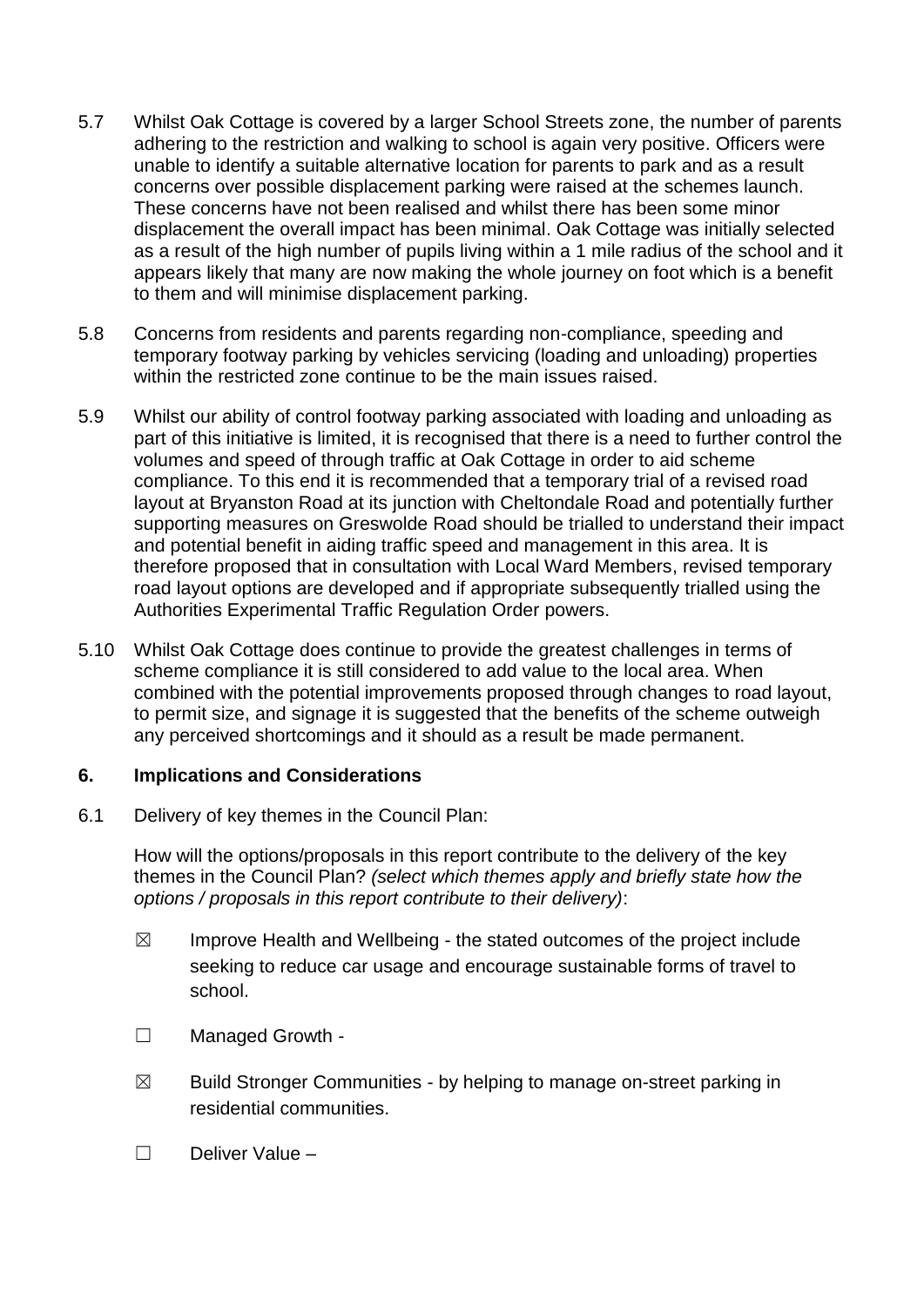#### 6.2 **Implications for children and young people, vulnerable groups and particular communities:**

- 6.2.1 The primary focus of the School Streets initiative is to enable and encourage sustainable forms of travel to and from schools and is therefore intended to make children's journeys to school both more pleasant whilst addressing reported concerns associated with obstructive school gate parking.
- 6.2.2 Through the consultation and engagement process information on the impact of the scheme has been sought from a cross section of society including children, and vulnerable groups.
- 6.2.3 Officers have attempted to implement the scheme in a flexible manner and have positively reacted to feedback and works to address any specific needs raised by individuals and groups in order to minimise any potential negative impact of the scheme whilst still working to achieve the initiatives overall objectives.

## 6.3 **Consultation and Scrutiny:**

- 6.3.1 As part of the statutory process to introduce restrictions on the Public Highway the Council follows a number of statutory processes to ensure that all stakeholders have an appropriate opportunity to feed into and influence the Councils decision making process. A 6 month consultation process was undertaken between September 2017 and March 2018 and this has been supplemented with survey engagement with residents and parents at all three sites.
- 6.3.2 This matter has not been considered by the Scrutiny Board.

## 6.4 **Financial implications:**

- 6.4.1 £30,000 was made available from the Local Transport Plan Integrated Block capital allocation as agreed by Cabinet Member at the decision-making session in January 2017. From this figure £29,365 was committed against the project during the 2017/18 financial period which covered the initial set up and implementation costs associated with the scheme including Officer time.
- 6.4.2 In March 2018 an additional £30,000 from the Community Liveability Programme was provisionally allocated for 'School Streets' in recognition of the potential to further expand the initiative as part of a phase 2 rollout. Subsequently in June 2018, following the 6 month review on the project it was determined that £20,000 of the £30,000 allocation for the current year would not be needed in the current financial year and as such has been fed back into the Community Liveability Programme for 2018/19 and used to bring forward a scheme on the reserve list. The remaining £10,000 will be used to cover the costs to reissue the permits and replace the gateway signage as set out within the main body of the report.
- 6.4.3 In order to progress the proposed phase 2 of the School Streets project a further £30,000 has been provisionally allocated from the Community Liveability Programme for 2019/20. This funding will be utilised to progress additional School Street sites from September 2019.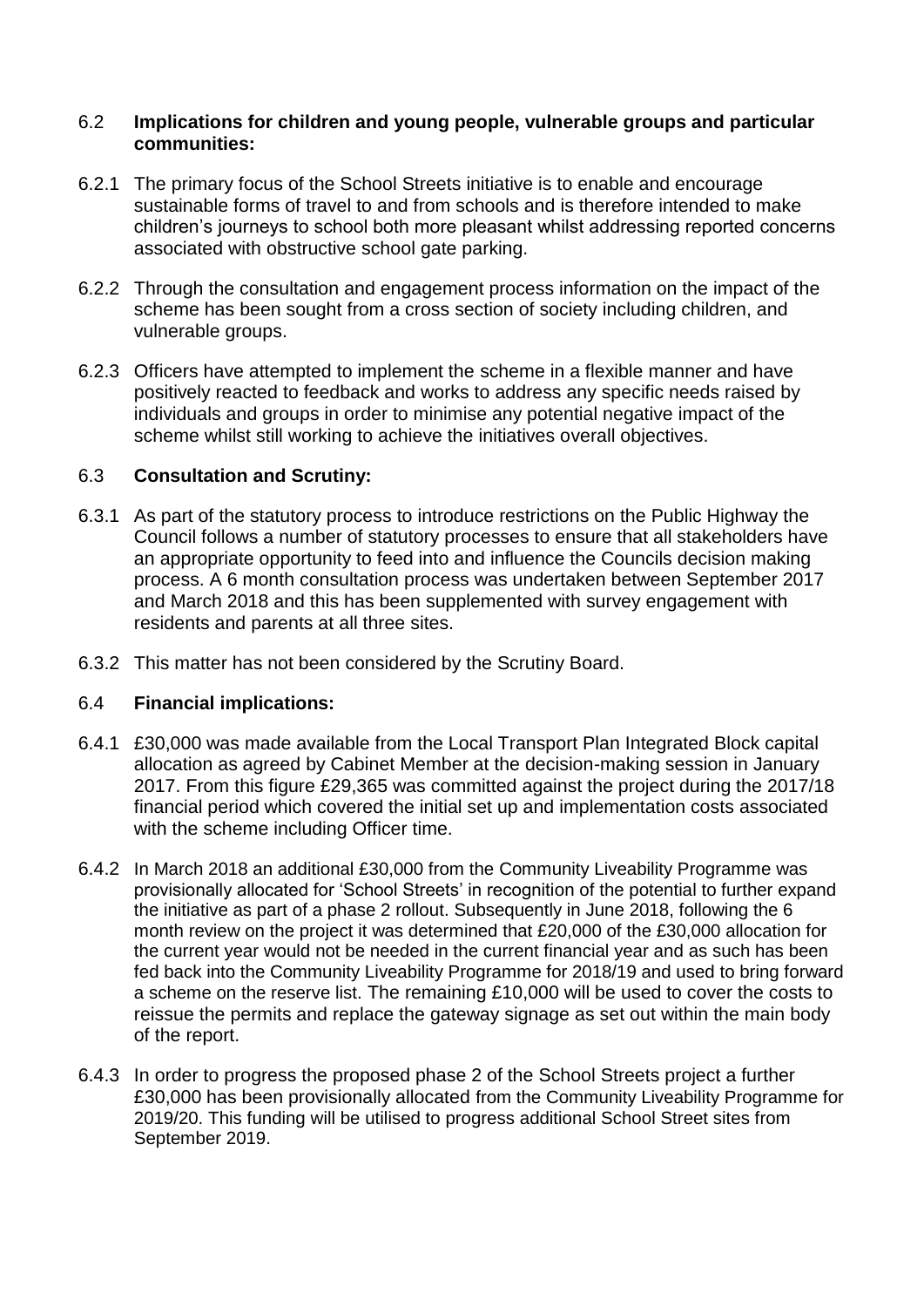## 6.5 **Legal implications:**

6.5.1 Traffic Regulation Orders are introduced in accordance with the Local Authorities' Traffic Orders (Procedure) (England and Wales) Regulations 1996. The Experimental Traffic Regulation Orders made as part of the introduction of this scheme have been done so with reference to and in compliance of all relevant legislative processes.

## 6.6 **Risk implications:**

- (a) An intended goal of the project was to reduce the number of vehicles and vehicle movements taking place in and around the school gate of the three sites at the start and end of the school day. In doing so, it was anticipated that children's journeys to school would be more enjoyable, subjected to less pollution and safer.
- (b) It is clear that the number of vehicle movements that occur around the school gate has reduced as a result of the schemes introduction. Whilst the scheme has undoubtedly required some parents to change their routine and route to school, including creating, in some cases, a need to cross additional roads, there is no evidence to date that this has resulted in any decrease or increase in reportable incidents as a result of the introduction of the scheme. Officers will continue to monitor this in line with our standard working processes.
- (c) As set out within the main body of this report, the main risk to this project is associated with the impact of the current level and potential need for greater levels of enforcement. Active enforcement to ensure that road users continue to adhere to the restriction when in force is at present the concern most regularly highlighted in feedback on the scheme.
- (d) Since its launch the scheme has unfortunately seen only minimal enforcement and despite attempts by Officers to look for viable alternatives, it is likely that we will not see a significant increase in the level of enforcement whilst Police resources remain at their current level.
- (e) Whilst feedback from the local community is keen to see a greater level of compliance, it remains the case that the restrictions at all three sites and in particular at Haslucks Green and Marston Green remain to a certain extent self-enforcing and as a result do continue to positively influence changes in travel behaviours to school among many parents as they take their children to school.
- (f) The Corporate Risk Management Approach has been complied with to identify and assess the significant risks associated with this decision / project. This includes (but is not limited to) political, legislation and reputation risks.
- (g) The Approach is not intended to eliminate all risks and not all the risks identified can be managed all of the time. Also, risks will still exist that have not been identified.
- (h) Based on the available information it is the officers' opinion that there are no net "Red" risks to the Council associated with the recommendation of the report. The Corporate Risk Management Approach has been complied with to identify and assess the significant risks associated with this decision / project. This includes (but is not limited to) political, legislation and reputation risks.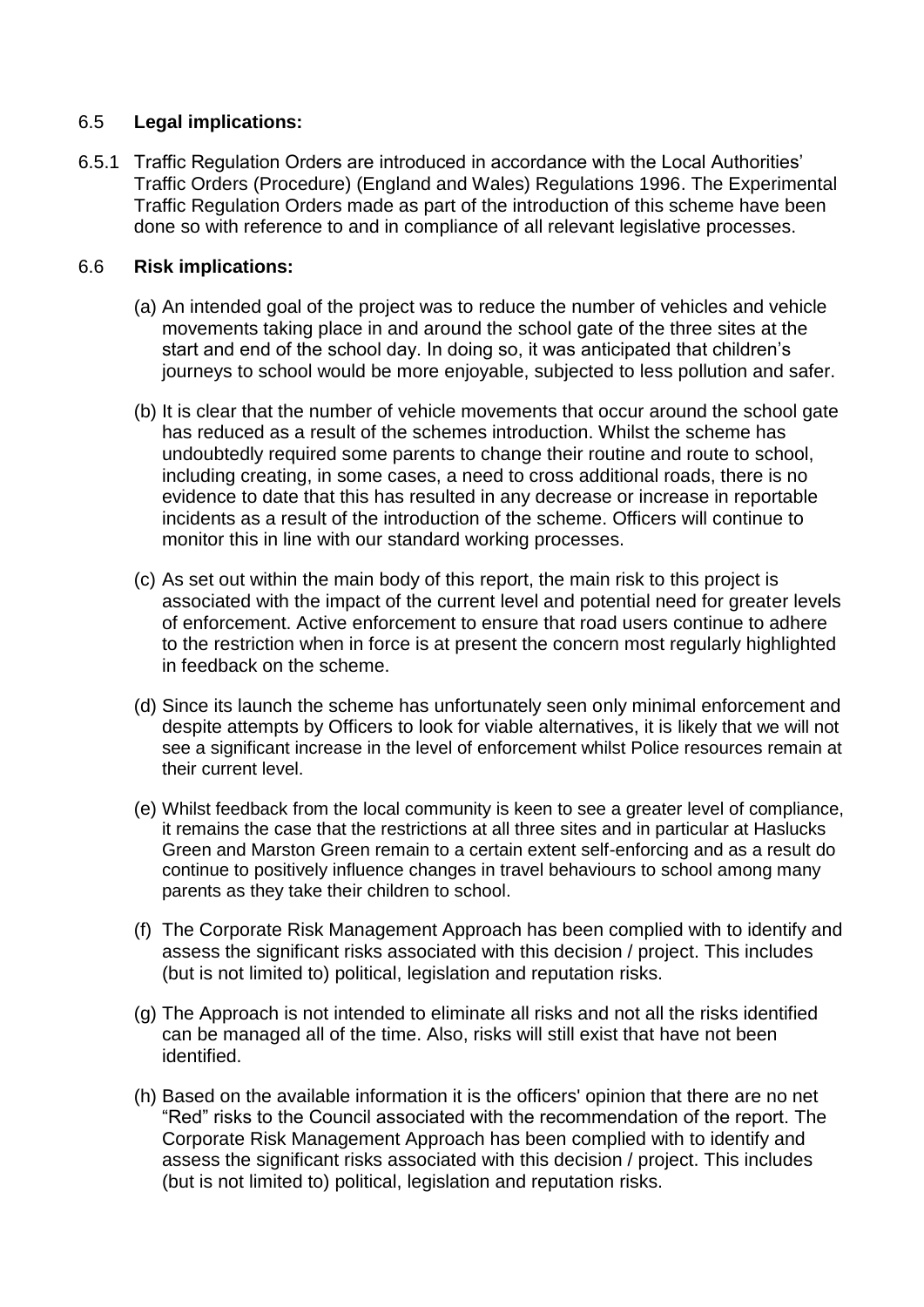- (i) The Approach is not intended to eliminate all risks and not all the risks identified can be managed all of the time. Also, risks will still exist that have not been identified.
- (j) Based on the available information it is the officers' opinion that there are no net "Red" risks to the Council associated with the recommendation of the report.

## 6.7 **Statutory Equality Duty:**

6.7.1 Section 149 of the Equality Act 2010 requires decision-makers to consider how their decision will affect different groups of people. An assessment of Traffic Regulation Orders was completed in 2010 and found that the function positively contributes to equality of opportunity - particularly for disabled people, older people, children and young people, and people with pushchairs/prams by enabling them to negotiate crossing points and improving their general movement around the highways.

## **7. List of appendices referred to:**

7.1 Appendix A – Residents Engagement and Survey Summary

## **8. Background papers used to compile this report:**

8.1 School Street Pilot Project – 6 Month Update and Review June 2018 Transport and Highways Cabinet Member Decision Session

## **9. List of other relevant documents:**

9.1 NA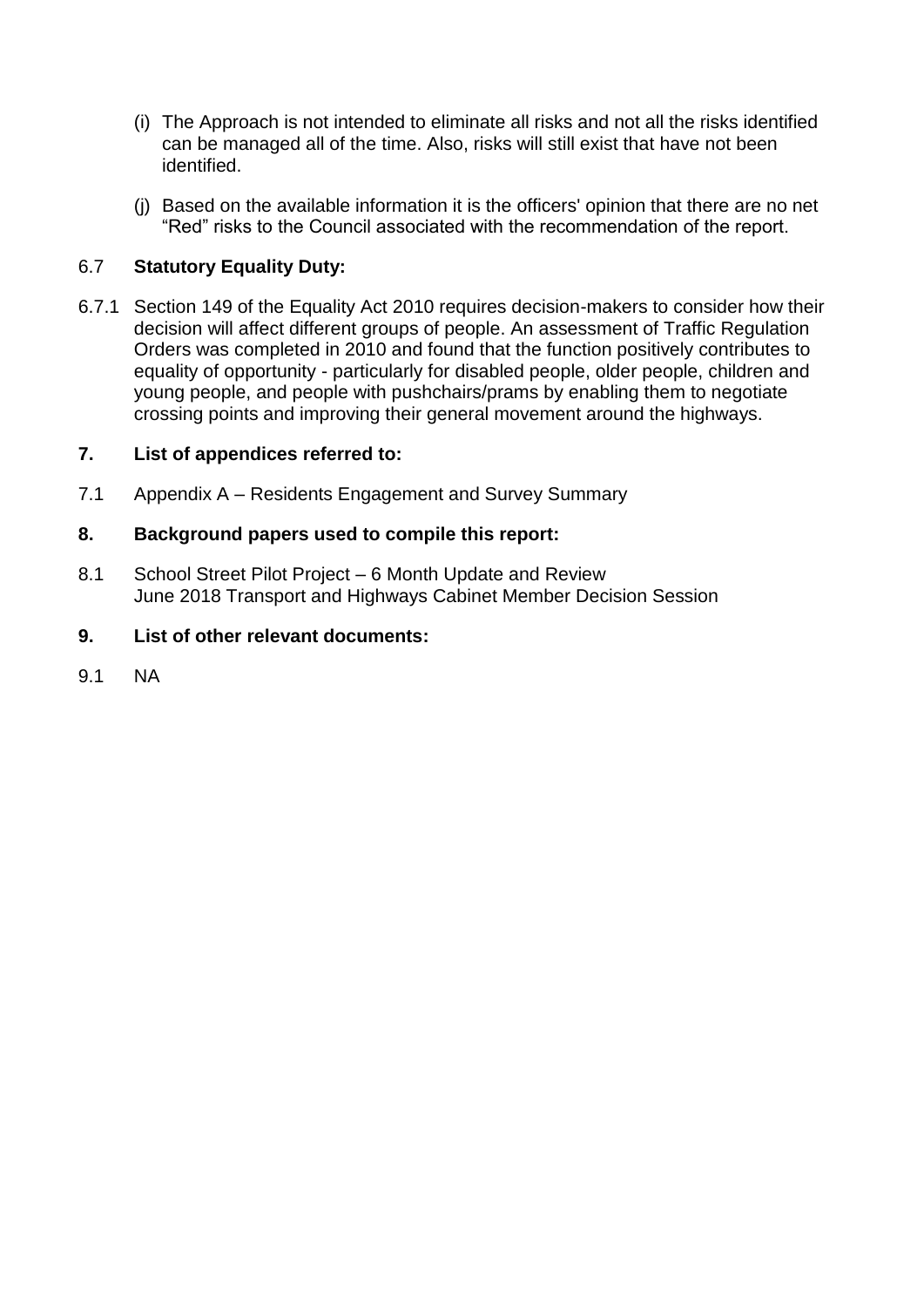## Appendix A

## Residents Door Knocking Survey (November 2018) Results

|                | The Scheme has had a<br>Positive Impact | The Scheme should be<br>Continued |
|----------------|-----------------------------------------|-----------------------------------|
| Marston Green  | 71%                                     | 100%                              |
| Haslucks Green | 78%                                     | 94%                               |
| Oak Cottage    | 65%                                     | 81%                               |
| Overall        | 71%                                     | 90%                               |